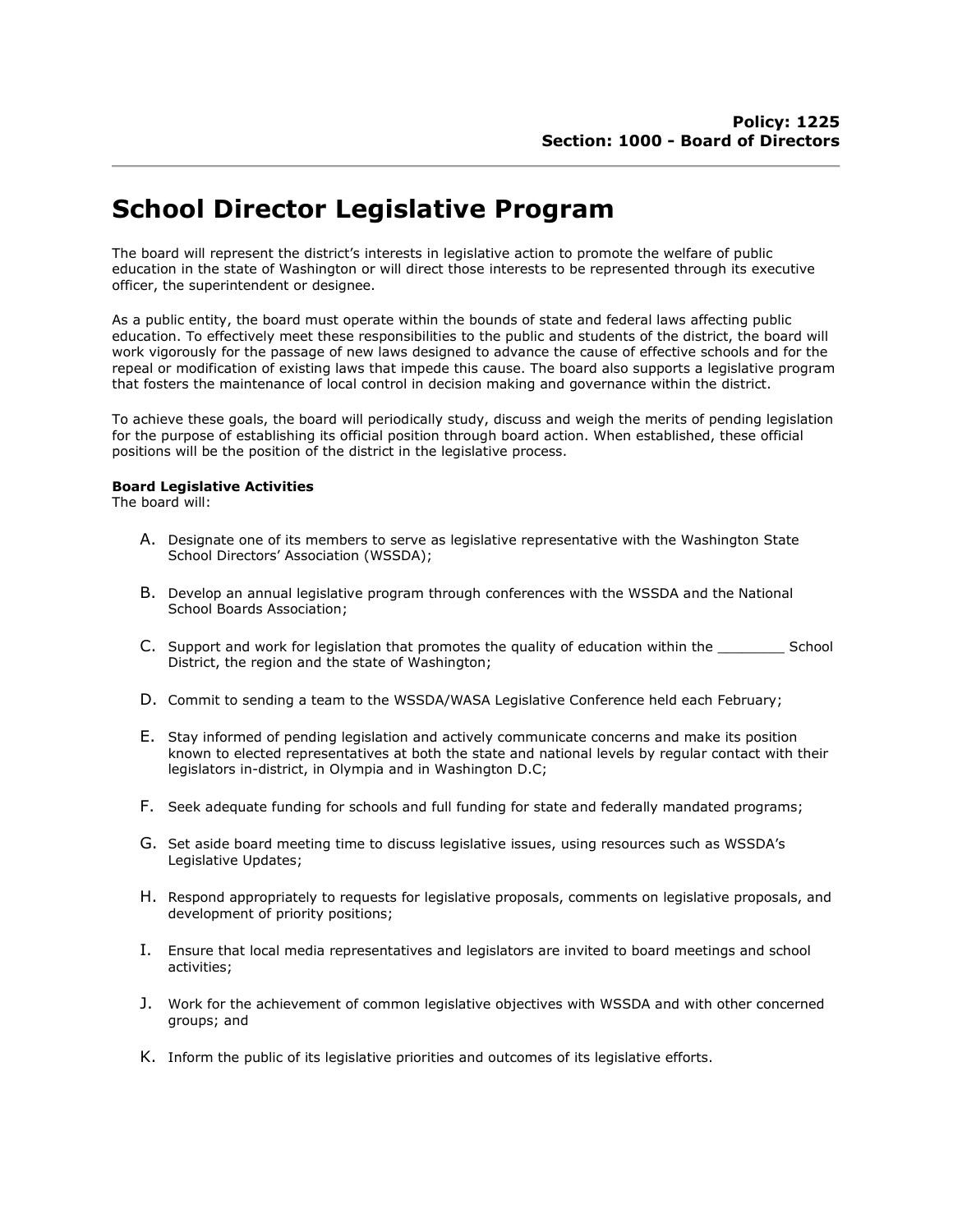Board members, individually or as members of professional organizations, will not represent positions conflicting with the district's positions on legislative matters unless it is made clear that such representation is not the official position of the district.

## WSSDA Legislative Representative

The board's WSSDA legislative representative serves as the contact person and acts as the coordinator of the board's legislative activities. The legislative representative also serves as the board's liaison at the WSSDA Legislative Assembly. The legislative representative will be elected from among its members at the first regular meeting in even-numbered years and will serve for a period of two years. The legislative representative will:

- A. Support the board's engagement and participation in WSSDA's annual legislative program. This includes:
	- 1. Reviewing WSSDA legislative proposals with the board prior to WSSDA's annual Legislative Assembly. (It may be appropriate to schedule a special meeting for that purpose in order to allow sufficient time for discussion of the issues);
	- 2. When appropriate, obtaining the board's support for a legislative proposal to be submitted to the WSSDA Legislative Assembly and supporting that proposal at the Assembly; and
	- 3. Representing the board at state legislative meetings (e.g., the Legislative Assembly, the Olympia Legislative Conference and any area or regional workshops).
- B. Stay apprised of and initiate communications regarding state and federal educational policy and legislative issues/developments by:
	- 1. Providing legislative updates periodically at board meetings and during the Legislative Session sharing information from WSSDA's legislative updates; and
	- 2. Contacting legislators at appropriate times when legislative issues require it.
- C. Establish and/or maintain contacts with local legislators, community education stakeholder groups, and the local press in order to explain or clarify WSSDA positions on legislative issues.

| Cross References:     | 1210 - Annual Organizational Meeting<br>1220 - Board Officers and Duties of Board Members |
|-----------------------|-------------------------------------------------------------------------------------------|
| Legal References:     | Chapter 28A.345 RCW Washington State School Directors'<br>Association                     |
| Management Resources: | 2017 - April Issue<br>2009 - August Issue                                                 |